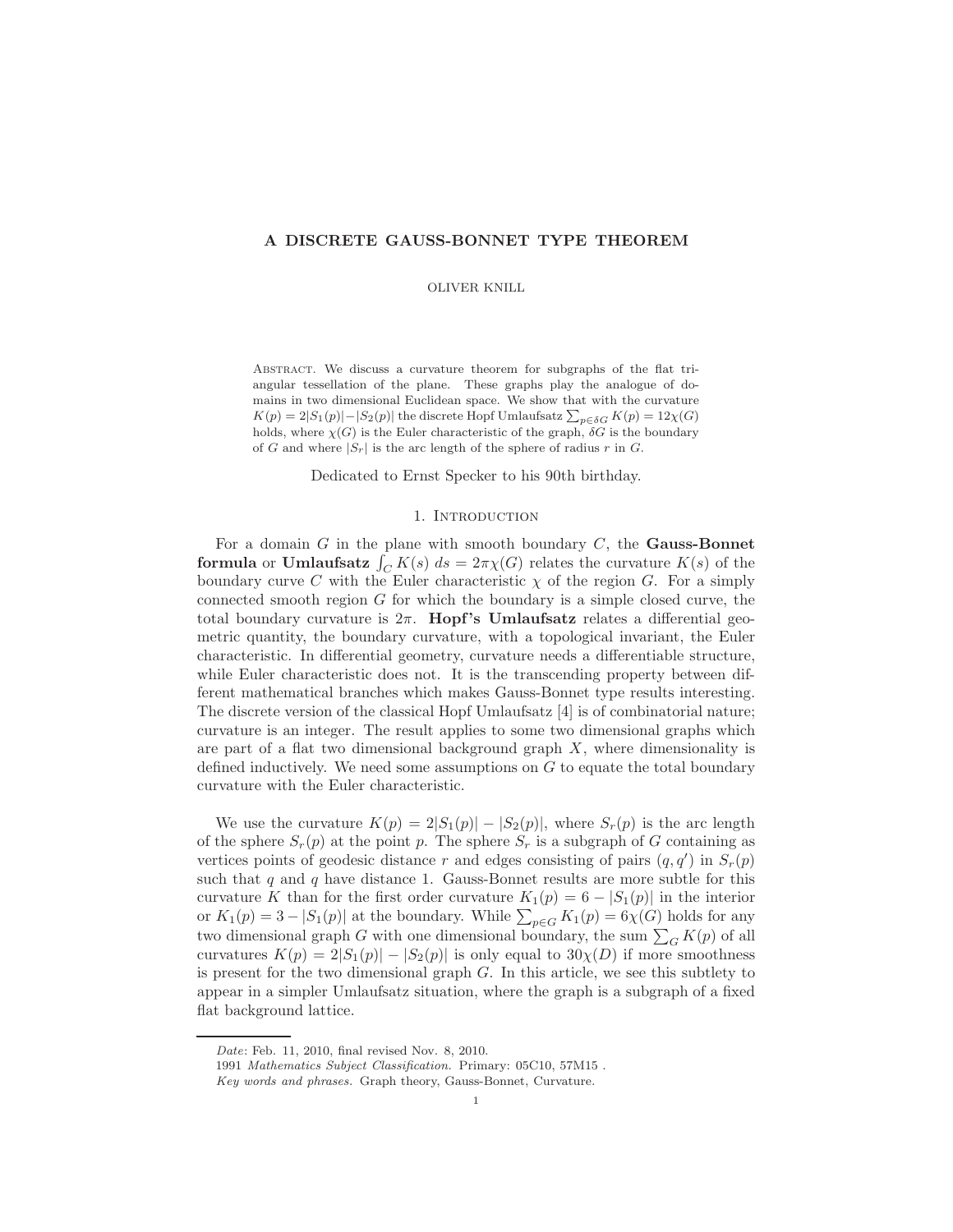2 OLIVER KNILL



FIGURE 1. The numbers near each vertex indicate the curvature of the point. At each of a few chosen points, the spheres of radius 1 and 2 in G are drawn. Adding up the curvatures over the boundary gives 12. If a point has as a neighborhood a disc of radius 2, the curvature is zero.

The main result in this paper is the formula  $\sum_{p \in \delta G} K(p) = 12\chi(G)$  which holds for discrete domains  $G$  and for the **second order** curvature  $K$ . To do so, we need to specify precisely what a smooth domain is. The background lattice X plays the role of the two dimensional plane. Its vertices are the set of points  ${k(1,0) + l(1,\sqrt{3})/2 \mid k,l}$  integers }. The edges consist of pairs for which the Euclidean distance is 1. In the infinite graph  $X$ , every point  $p$  has 6 neighbors. Together with edges formed by neighboring vertices, these points form the unit sphere  $S_1(p)$ , a subgraph of X. Similarly, any sphere  $S_2(p)$  of radius 2 in this discrete plane has length  $|S_2| = 12$ . The **curvature**  $K = 2|S_1| - |S_2|$  is zero at every point of the background lattice X.

# 2. Topology of the planar triangular lattice

A subset G of the triangular lattice X defines a graph  $(V, E)$ , where  $V \subset X$  is the set of vertices in G and where E is a subset of edges  $(p, q)$  in X, pairs in V having distance 1 within X. We often equate G with the vertex set V because V defines the graph  $G$  for the situations we are interested in. We start by defining a dimension for graphs. To our best knowledge, this notion has not yet have appeared, even so in the graph theory literature, several notions of dimension exist. The inductive definition of dimension is rather general and does not require the graph to be a subset of X.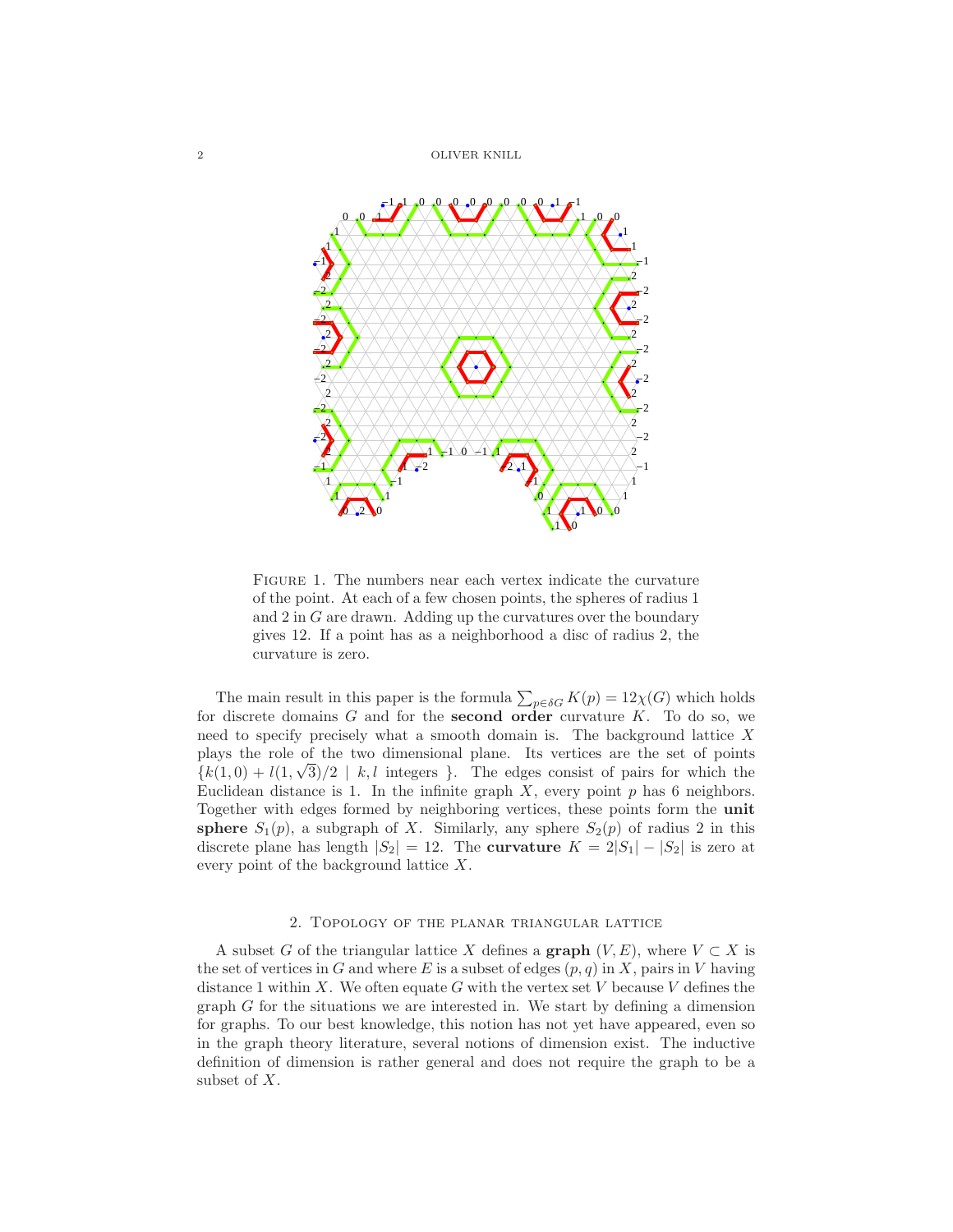**Definition.** A sphere  $S_r(p)$  is a subgraph G of X whose vertices are the set of points in  $G$  which have geodesic distance  $r$  to  $p$  normalized so that adjacent points have distance 1 within G. The edges of the sphere  $S_r$  are all pairs  $(p, q)$  with  $p, q \in S_r(p)$  for which  $(p, q)$  is in E. A disc  $B_r(p)$  in the graph G is the set of points q which have distance  $d(q, p) \leq r$  in G. A vertex p of a graph  $G = (V, E)$ is called zero dimensional, if  $p$  is not connected to any other vertex. A subgraph G of X is called **zero dimensional** if every point  $p \in G$  is zero dimensional in G. Such a graph has no edges. A point p of V is called one dimensional if  $S_1(p)$  is zero dimensional, where  $S_1(p)$  is the unit sphere of p within G. A finite subset G of  $X$  is called one dimensional if any of the points in  $G$  is one dimensional. A point p of G is called **two dimensional**, if  $S_1(p)$  is a one dimensional graph. A subset  $G$  of X is called **two dimensional**, if every vertex  $p$  of  $G$  is two dimensional.

Remarks. a) To illustrate this, we look at the Platonic solids. The cube and the dodecahedron are one dimensional. The isocahedron and octahedron are two dimensional. The tetrahedron is three dimensional. The cube and dodecahedron become two dimensional after a stellation of faces. The tetrahedron becomes two dimensional after truncating corners and then stellating the hexagonal faces.

b) Dimension could generalized by defining inductively a fractional dimension by adding 1 to the average fractional dimensions of points in  $S_1(p)$ .

**Definition.** A point p in G called an interior point of G if the sphere  $S_1(p)$  in the graph G is the same than the sphere  $S_1(p)$  in the background graph X. In other words, for an interior point, the sphere  $S_1(p)$  is a connected one dimensional graph without boundary, a closed circle. A point  $p$  of a two dimensional graph  $G$ is a **boundary point** of  $G$ , if it is not an interior point in  $G$  but has a neighbor in G which is an interior point. For a boundary point the sphere  $S_1(p)$  is a union of one dimensional arcs. The **boundary** of  $G$  is the set of boundary points of  $G$ . The **interior** of  $G$  is the set of interior points of  $G$ .

**Remarks.** a) The set of subsets  $\{A \subset \text{int}(G) \} \cup \{G\}$  defines a topology on G such that the interior of G is open and the boundary  $\delta G$  is closed.

b) The interior of a two dimensional graph  $G$  is not necessarily two dimensional. The disc of radius 1 in  $X$  for example has a single interior point so that the interior is zero dimensional.

c) Two dimensionality of a graph has no relation with being planar. The tetrahedral graph for example is three dimensional in our sense but planar. A triangularization of a torus like seen in Figure 16 is two dimensional but not planar.

d) Topologically, the triangular graph  $X$  is the only simply-connected two dimensional flat graph without boundary.

**Definition.** A subset G of X is a **domain** if the following 5 conditions are satisfied:

(i)  $G$  is a two dimensional subgraph of  $X$ .

(ii) Every point of  $G$  is either an interior point or a boundary point.

(iii) The set of boundary points in  $G$  is a one dimensional graph.

(iv) If two vertices p, q in G have distance 1 in X, then  $(p, q)$  is an edge in G.

(v) Two interior points in G with a common boundary point have distance 1 or are both adjacent to a third interior point.

A domain  $G$  is called a **finite domain**, if it is a finite graph which is a domain.  $G$  is called a smooth domain, if G and its complement are both a domain.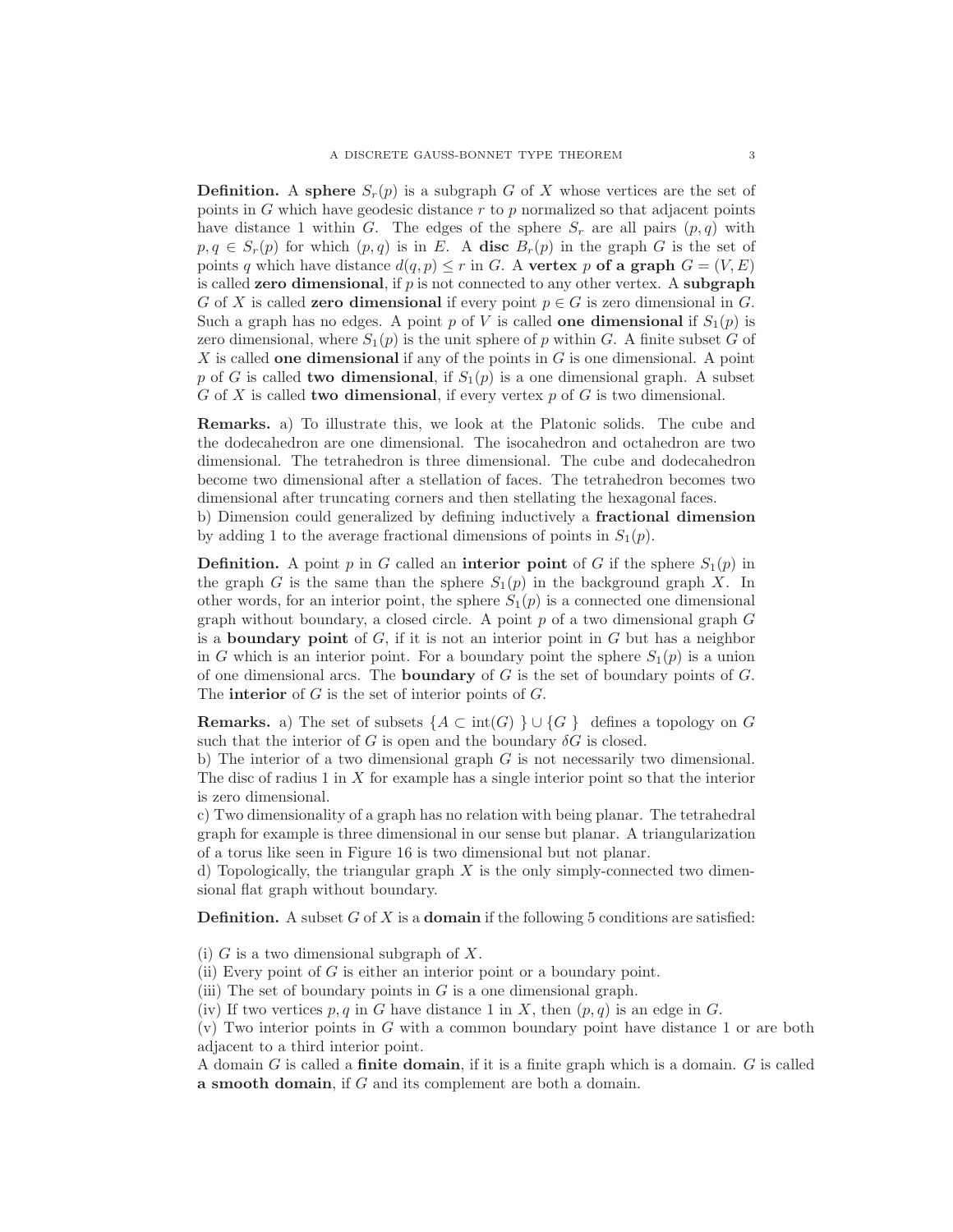

Figure 2. Examples of domains. In each of the three pictures, the integer in the upper right corner is the total boundary curvature of the domain.

These assumptions  $(i), (ii), (iii)$  are natural. Condition  $(iv)$  assures that no unnatural fissures can exist. Condition (v) assures that the connectivity topology of the domain and the connectivity topology of the interior set are the same.

Remarks. a) We could require the interior of a domain to be two dimensional but prefer not to do that because the proof of Theorem 2 simplifies if we do not make this assumption. The additional requirement would lift a difficulty on a different level. For us it will be important to look at the dimension of points with respect to the interior of G.

b) The conditions  $(i)-(v)$  have analogue statements in the continuum, where they are necessary for the classical Gauss-Bonnet to be true: we can not have hairs sticking out of the domain for example. The closure of the complement of a domain is a domain too and we can not just leave out part of the boundary. Also in the continuum, it should not happen that parts of domains are tangent to each other. We also can not allow the boundary to be two dimensional, like for the Mandelbrot set.

c) For a smooth domain, we can look at the interior  $H' = \text{int}(G')$  of the complement  $G'$  of int(G). Then, the boundaries satisfy  $\delta(G) = \delta(G')$ . The three sets int(G'), int(G) and  $\delta(G) = \delta(G')$  partition the graph X.

The following lemma allows us to deal efficiently with eligible regions and eliminate many subsets which are not regions. It says that the set of interior points determines the region as well as its boundary.

**Lemma 1.** Let G be a domain and  $H = \text{int}(G)$  be the set of interior points of G. Then  $G = \bigcup_{q \in H} B_1(q)$ , where  $B_1(q)$  is the disc of radius 1 in X. Especially, the interior set  $H = \text{int}(G)$  determines the domain G completely.

*Proof.* If a point  $p$  is in  $G$ , then it is either an interior point or a point adjacent to an interior point. Therefore  $G \subset \bigcup_{q \in H} B_1(q)$ . On the other hand, if p is in  $\bigcup_{q\in H} B_1(q)$ , then  $p \in B_1(q)$  for some q. Because  $q \in G$  and  $S_1(q) \in G$  by definition of being an interior point, we have  $p \in G$ .

### 3. CURVATURE

**Definition.** Let  $|S_r(p)|$  denote the number of edges in the sphere  $S_r(p)$ . We call it the arc length of the sphere  $S_r$ .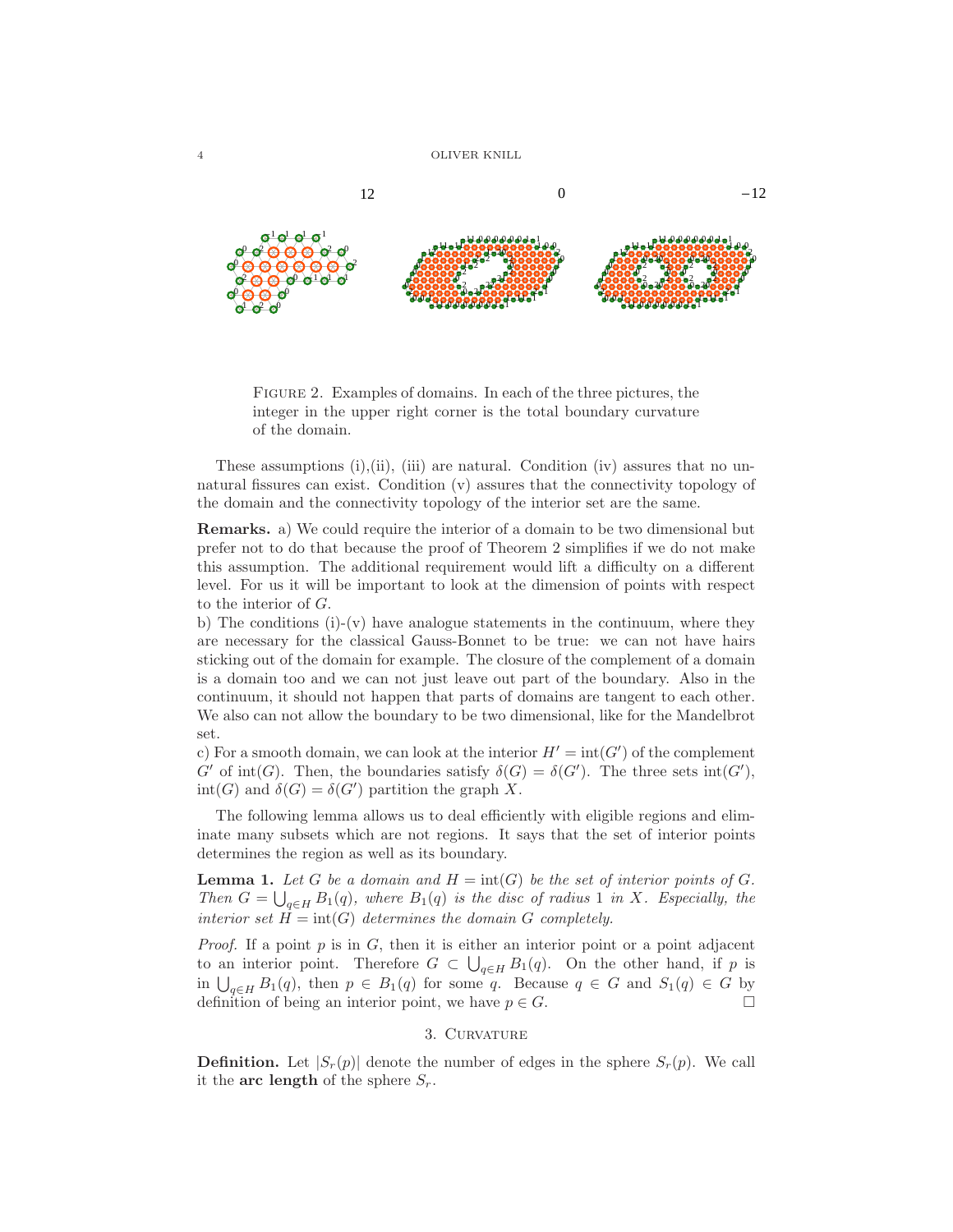

FIGURE 3. Examples of graphs which are not domains. To the left, a set with 2, 1 and 0 dimensional points. It violates conditions (i). The second example is a set with both 2 and 1 dimensional points. The third example is a two dimensional set with no interior points and no boundary points. It violates condition (ii).



FIGURE 4. Examples of graphs which are not smooth domains. The first violates (v), the second violates (iii), the third has a complement which is not a smooth domain.



FIGURE 5. More graphs which are not smooth domains. The curvature of the first was computed while assuming the nearest neighbor connection to be an edge as required by condition (iv). In all cases the complement is not a region.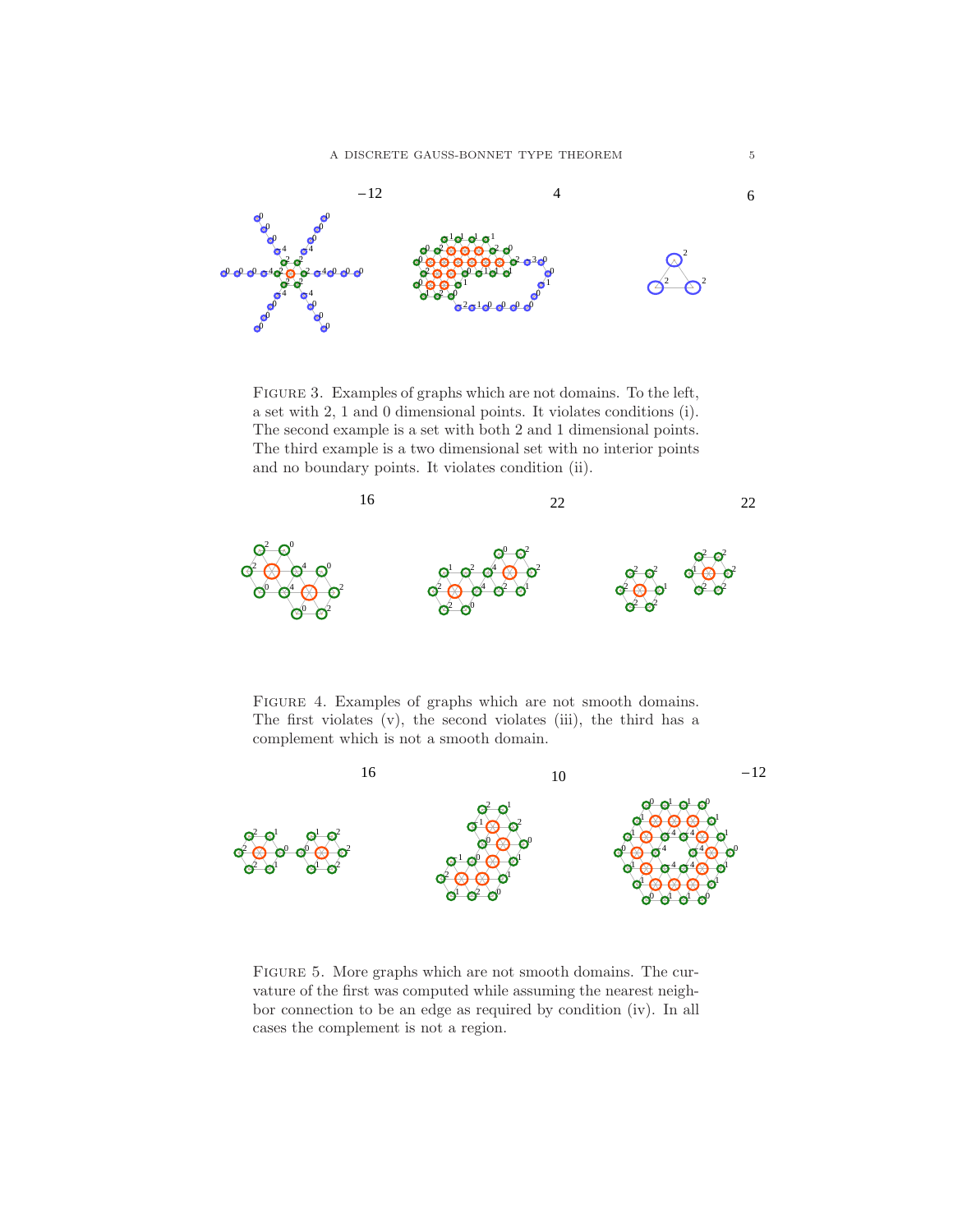

FIGURE 6. The first picture is a smooth domain. It is not connected. The two parts  $S_1, S_2$  of the regions are at first separated enough to get a curvature 24. In the second case, the sphere  $S_2$ feels part of the other region  $S_1$  and the total curvature of the boundary is not a multiple of 12.

Note that  $|S_1|$  is not necessarily the number of vertices in  $S_1$ . Similarly,  $|S_2|$  is the number of edges in  $S_2$  which is not always equal to the number of vertices in  $S_2$ .

**Definition.** The **curvature** of a boundary vertex  $p$  in a region  $G$  is defined as

$$
K(p) = 2|S_1(p)| - |S_2(p)|.
$$

The **curvature** of a finite domain  $G$  is the sum of the curvatures over the boundary.

Remarks. a) This definition is motivated by differential geometry where the curvature in the interior of a smooth surface is

$$
K = \lim_{r \to 0} \frac{2|S_r| - |S_{2r}|}{2\pi r^3}
$$

and the curvature of a smooth curve in the plane is

$$
K = \lim_{r \to 0} \frac{2|S_r| - |S_{2r}|}{2r^2}
$$

for a point p on the boundary of a flat region G and where  $|S_r(p)|$  is the arc-length of  $S_r(p) \cap G$ .

b) Every point  $q \in G$  of distance 2 in X to  $p \in G$  belongs to  $S_2(p)$  whether there is a connection within  $G$  from  $p$  to  $q$  or not.

**Definition.** A curve  $\gamma$  in a smooth domain G is a sequence of points  $x_0, \ldots, x_n$ in the interior of G such that  $d(x_i, x_{i+1}) = 1$  and consequently  $(x_i, x_{i+1})$  is an edge of G. A curve is a **closed curve** if  $x_0 = x_n$ . In graph theory, a curve is also called a chain. A closed curve is a nontrivial closed curve if its length is larger than 1. It is called a **simple closed curve**, if all points  $x_0, x_1, \ldots, x_{n-1}$  are different and  $x_0 = x_n$ . A domain is called **simply connected** if every closed curve  $\{x_1, \ldots, x_n\}$ in the interior  $H$  of  $G$  can be deformed to a trivial closed curve within  $G$ , where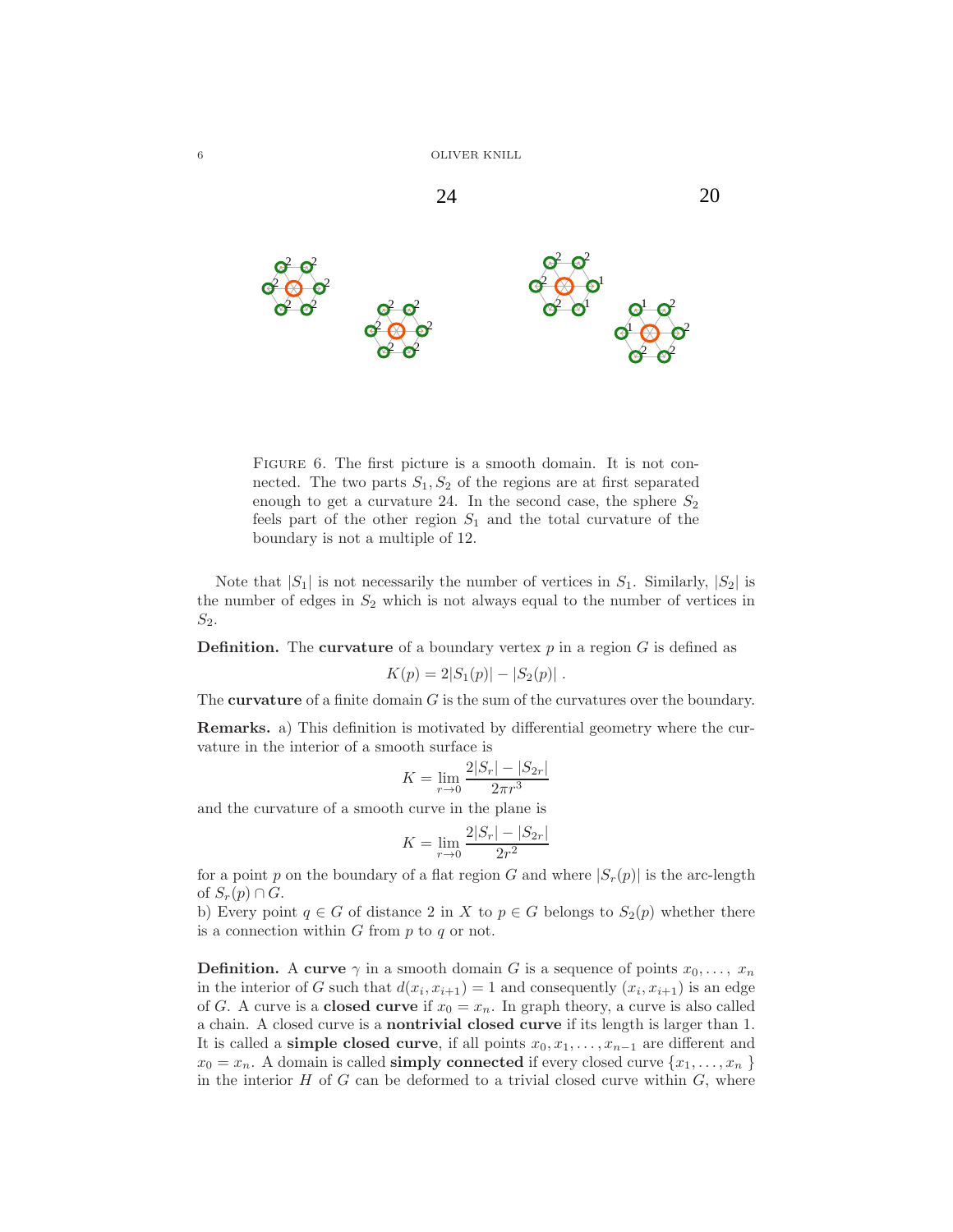a deformation of a curve within  $G$  is a composition of finitely many elementary deformation steps  $\{x_1, \ldots, x_n\} \to \{y_1, \ldots, y_m\}$  with  $\sum_i d(x_i, y_{j(i)}) = 1$  and such that  $x_i, y_i$  are in H and  $d(x, y)$  is the geodesic distance in the graph with  $d(x, y) = 1$ if  $(x, y)$  is an edge. As in the continuum, simply connectedness means that any closed curve in the interior of G can be deformed to a point within the interior of G.

### 4. The curvature 12 theorem

The main result of this paper is a discrete version of the Umlaufsatz. It will be generalized to more general domains below.

Theorem 2 (Curvature 12 Umlaufsatz). The total boundary curvature of a finite, smooth and simply connected domain  $G$  is 12.

Proof. For the proof, it suffices to look at local deformations of the region. We start with an arbitrary finite, simply connected, smooth region  $G$  and find a procedure to remove interior points near the boundary while keeping it simply connected and also preserve the curvature. Removing one point affects the curvatures in a disc of radius 2 only:

**Lemma 3** (Curvature is local). Let  $G_1, G_2$  be two regions and p be a point in both  $G_1$  and  $G_2$ . Let  $U_1 = B_2(p) \subset G_1$  and  $U_2 = B_2(p) \subset G_2$  be the discs of radius 2 in  $G_1$  and  $G_2$  respectively. Define  $H_i = G_i \setminus \{p\}$ . If  $U_1 = U_2$ , then

$$
\sum_{p \in H_1} K(p) - \sum_{p \in H_2} K(p) = \sum_{p \in G_1} K(p) - \sum_{p \in G_2} K(p) .
$$

The lemma tells that if we remove a point from a region, then the total curvaturechange can be read off from the curvature-changes in a disc of radius 2. We could therefore check all possible configurations in discs of radius 2 and compare the total curvature before and after the center point is removed. We indeed did this with the help of a computer. This helped us also to identify the failure cases and so define what a domain is.

But checking all possible local deformations is not a complete proof yet. We also need to know that there is always a point which we can remove without changing the topology of  $G$  or its complement. It turns out that this question is of more global nature. Take a ring shaped region for example which has a one dimensional interior. No point can be removed without the curvature to change. See the right picture in Figure 12. The key is to look at the dimension of points in the interior of G and distinguish points which are one dimensional in  $\text{int}(G)$  and points which are two dimensional in  $int(G)$ . A zero dimensional interior means for a simply connected region that the graph is the disc of radius 1 in  $X$ . By removing interior points, we want to reach this situation.

We can focus on the **topology of interior points** because  $\text{int}(G)$  defines G by Lemma 1. It is enough to check therefore what happens if we remove interior points. Our goal is to show:

Proposition 4 (Trimming a tree). For any simply connected smooth region G for which the interior set H has more than one point, it is possible to remove an interior point p from H, such that the new region defined by  $H \setminus \{p\}$  remains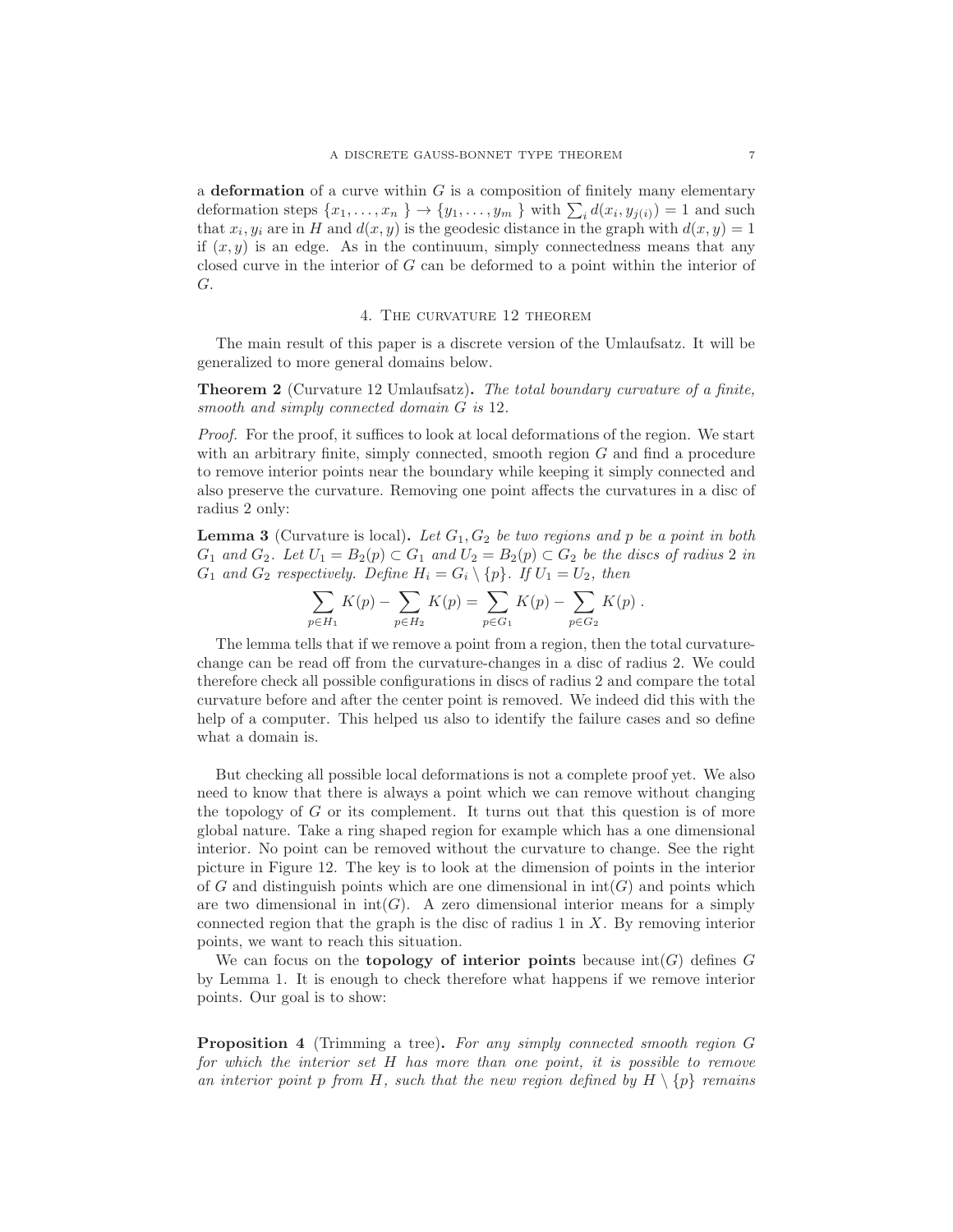



FIGURE 7. The picture illustrates the process of pruning a tree. To shrink the region, we have to remove alternatively two or one dimensional interior points until only one interior point is left. The left picture shows a simply connected region where one branch can be trimmed. We get the tree to the right, where only ridges and bridges are left and all branches have been pruned. We would now have to start etching the ridges. There are four end ridges to choose from. The simple connectivity assures that at least one end ridge exists.

a simply connected smooth region with one interior point less and such that the curvature does not change.

Theorem 2 follows from this proposition. To prove the later, we need some more terminology:

**Definition.** Assume we are given a smooth and simply connected region G with interior H. Denote by  $H_1$  the points in H which are one dimensional in H. Similarly, call  $H_2$  the set of points in  $H$  which are two dimensional in  $H$ . Connected components of  $H_1$  are called either **branches** or **bridges**. Connected components of  $H_2$  are called **ridges**. A **branch** of G is a connected component of  $H_1$  for which at least one point has only one interior neighbor. All other connected components of  $H_1$  are called **bridges**.

The set  $\text{int}(G)$  is the union of points which are two dimensional in  $\text{int}(G)$  and points which are one dimensional in  $\text{int}(G)$ . We will use two procedures called pruning and etching to make the region smaller. The pruning procedure removes a one dimensional interior point at branches. The etching procedure removes a two dimensional interior point at ridges.

Let us start with the **pruning procedure** which removes interior points which are one dimensional in  $\text{int}(G)$ . It allows us to remove one dimensional branches until we can no more reduce one dimensional points in  $\text{int}(G)$ . Removing one dimensional parts will make sure that there will be two dimensional ridges ready for the etching procedure. If edging is no more possible, we will reach a situation where pruning needs to be done again. Figure 9 shows the situations which can occur locally at a point of a branch.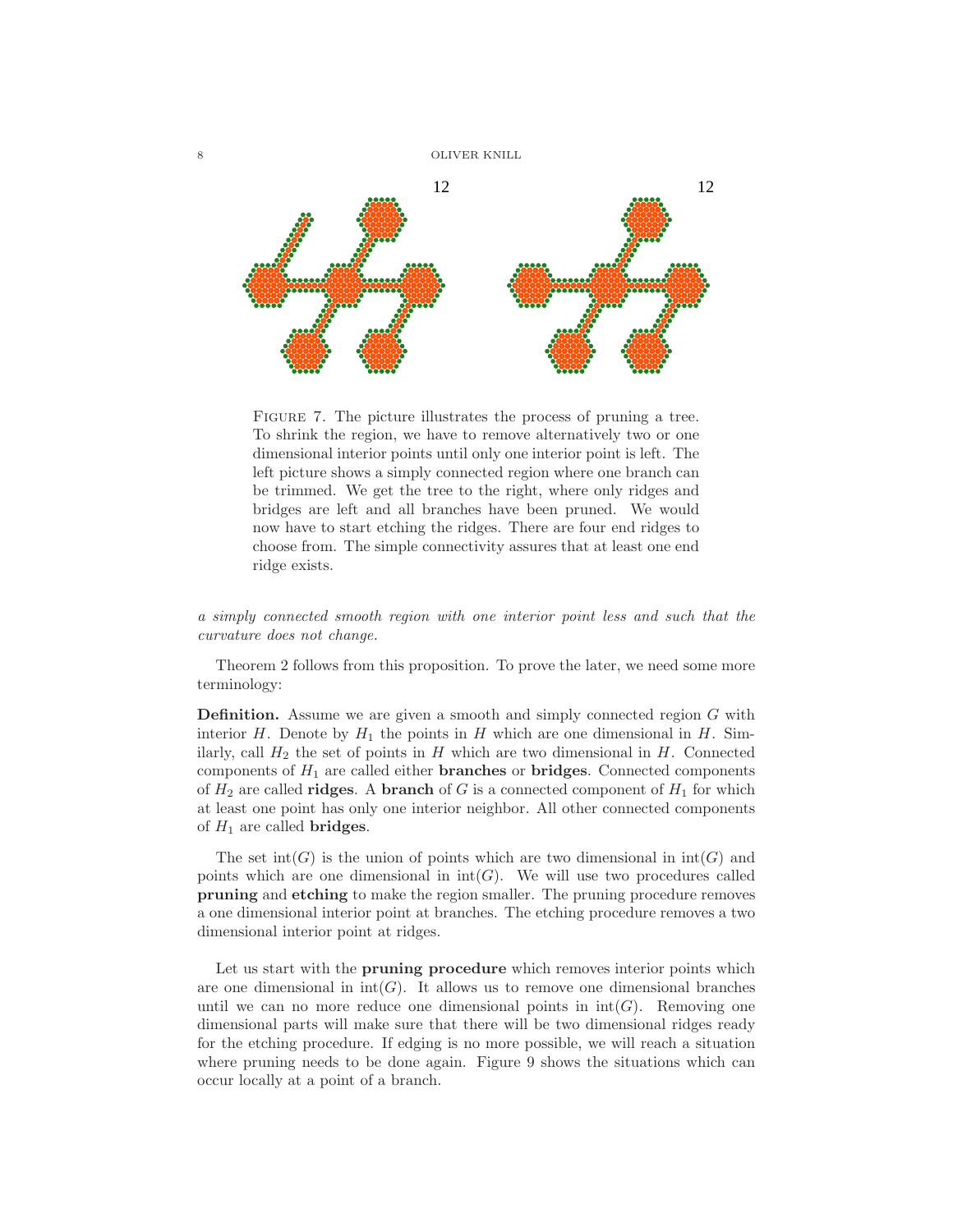

Figure 8. The left picture shows the process of trimming of branches, the right picture shows a sequence of edging steps. Proposition 4 claims that one of the steps can be applied to a simply connected region with more than one interior points.



Figure 9. The figure shows a one dimensional interior point and its possible neighbors. It can have either 1,2 or 3 neighbors. There are 4 possibilities up to a rotation. The situation of 4 or more neighbors makes the interior point two dimensional in  $int(G)$ .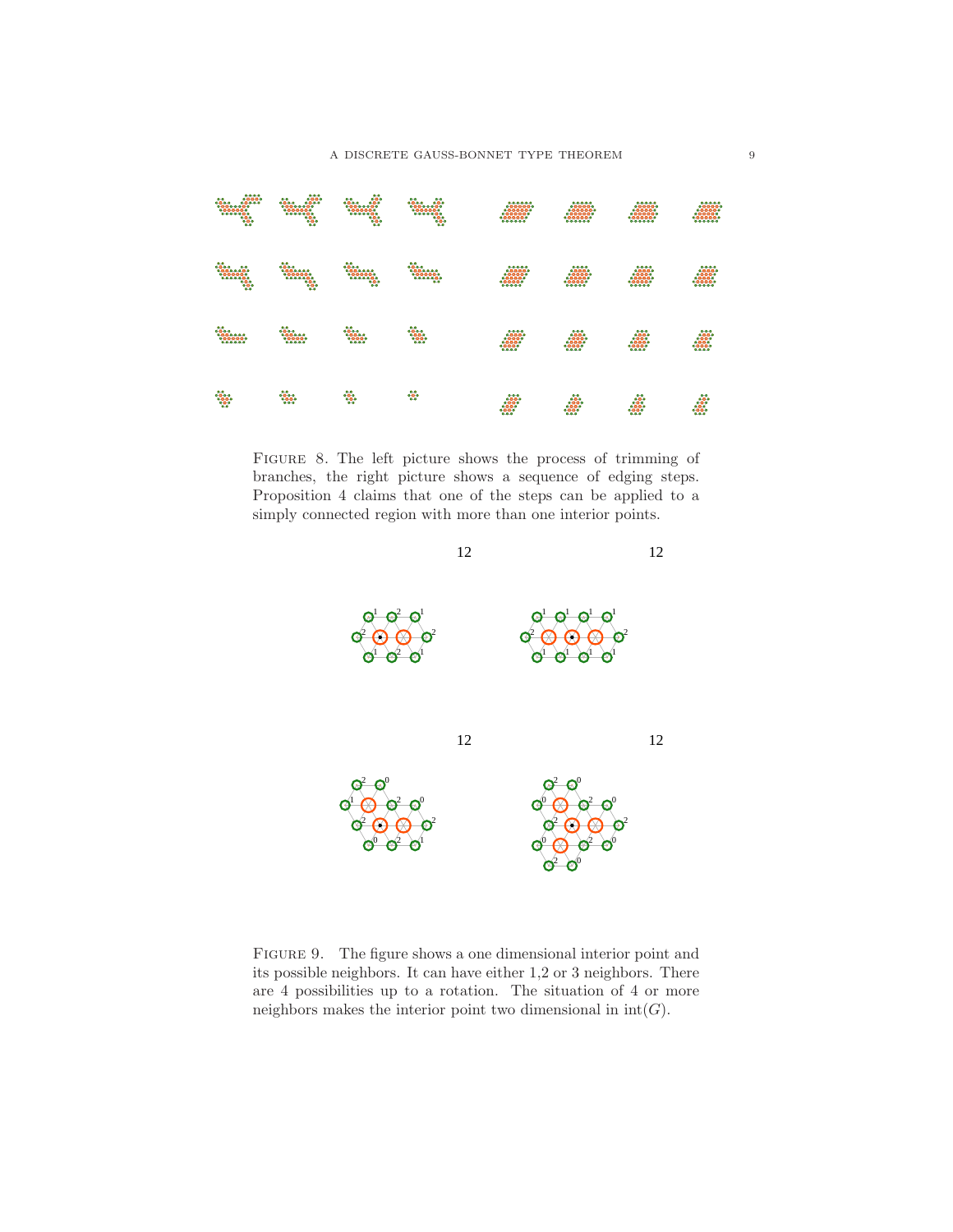

FIGURE 10. A two dimensional interior point at the boundary can have either 2 or 3 or 4 interior points as neighbors. We see all the possible configurations with either 2 or 3 interior neighbors up to a rotation or a reflection.



Figure 11. Situations, where a two dimensional interior point at the boundary has 4 interior points as neighbors. In all these cases, the middle point can not be removed while keeping the region a smooth region. If a point has 5 interior points as neighbors, it automatically must have 6 neighbors and is no more connected to a boundary point of G.

After reducing one dimensional branches, the tree still can have one dimensional parts: these are two dimensional ridges connected with one dimensional bridges which can not be pruned immediately without changing the topology.

The etching procedure is invoked if no one dimensional branches are left any more. The region consists now of two dimensional ridges connected with bridges. Our goal is to see that we can remove a two dimensional interior point of a ridge.

The simply connectivity implies that there is a ridge which has only one bridge connected to it. To see this, look at a new graph, which contains the two dimensional ridges as vertices and one dimensional bridges as edges. This graph contains no closed curves which are not contractible, is connected and must therefore be a tree with at least one end point. We can consequently focus our discussion to such an end-ridge for which only one one dimensional bridge is attached. We are able to remove a boundary point on the opposite side of that region, where no branches can be and where the boundary is smooth.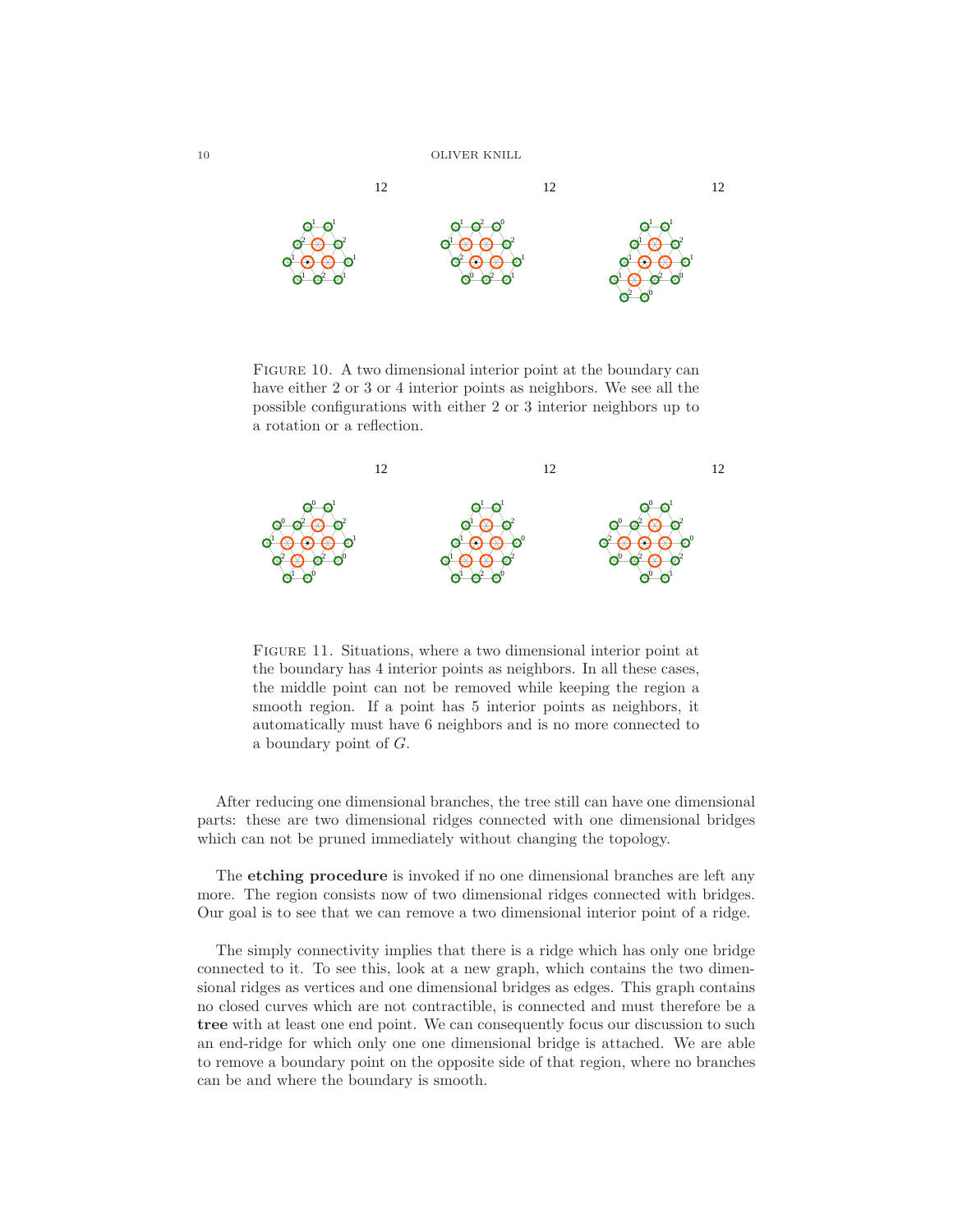

FIGURE 12. The left picture shows a bridge. No interior point which is one dimensional in  $\text{int}(G)$  can be removed. The middle pictures shows a situation where no interior point in  $\text{int}(G)$  can be removed. We would first have to trim some branches. The right picture shows a situation where no trimming is possible any more. The region is not simply connected.

Once the etching process is over, we can again start pruning branches, or we are left with a region with only one interior point. If a region G can no more be pruned and edged then  $\text{int}(G)$  consists of only one point and G consists of only 7 points and in this case, we know the total curvature is 12.

Since pruning and etching did not change the curvature, we demonstrated that one can reduce every simply connected region to a situation with only one interior point. This completes the proof of the curvature 12 theorem.  $\Box$ 

#### 5. Discrete Gauss-Bonnet

To generalize the Umlaufsatz to domains which are not necessarily simply connected we first define the Euler characteristic of a region using Euler's formula:

**Definition.** A face in a domain  $G = (V, E)$  is a triangle  $(p, q, r)$  of 3 points in G for the which all three points have mutual distance 1. An edge in G is a pair  $p, q$ of points in G of distance 1. A vertex is a point in G. Denote by f the number of faces in G, by  $e = |E|$  the number of edges and  $v = |V|$  the number of vertices. The Euler characteristic  $\chi(G)$  of the domain G is defined as  $\chi(G) = v - e + f$ .

**Remarks.** The Euler characteristic of  $\text{int}(G)$  and G is the same if G is a smooth region but we do not need this fact. For a simply connected region for example the Euler characteristic is 1.

Lemma 5. The Euler characteristic does not change under the pruning and etching operations defined above as long as the subgraphs remain smooth domains. Filling in a simply connected hole adds 1 to the Euler characteristic.

Proof. Both removing an end point of a one dimensional branch, as well as removing a two dimensional point from a ridge does not change  $\chi$ . The number of interior points of a smooth region is  $2f - e + \chi$  as can be proven inductively: Each added face corresponds to add 2 edges unless we generate a new interior point, where one edge adds a face. The second statement follows from the fact that a hole  $H$  in a region G has  $\chi(H) = 1$  and that  $\chi(H) + \chi(G) = \chi(H \cup G) - \chi(H \cap G)$  with  $\chi(H \cap G) = 0$  because  $H \cap G$  is a closed path.  $\chi(H \cap G) = 0$  because  $H \cap G$  is a closed path.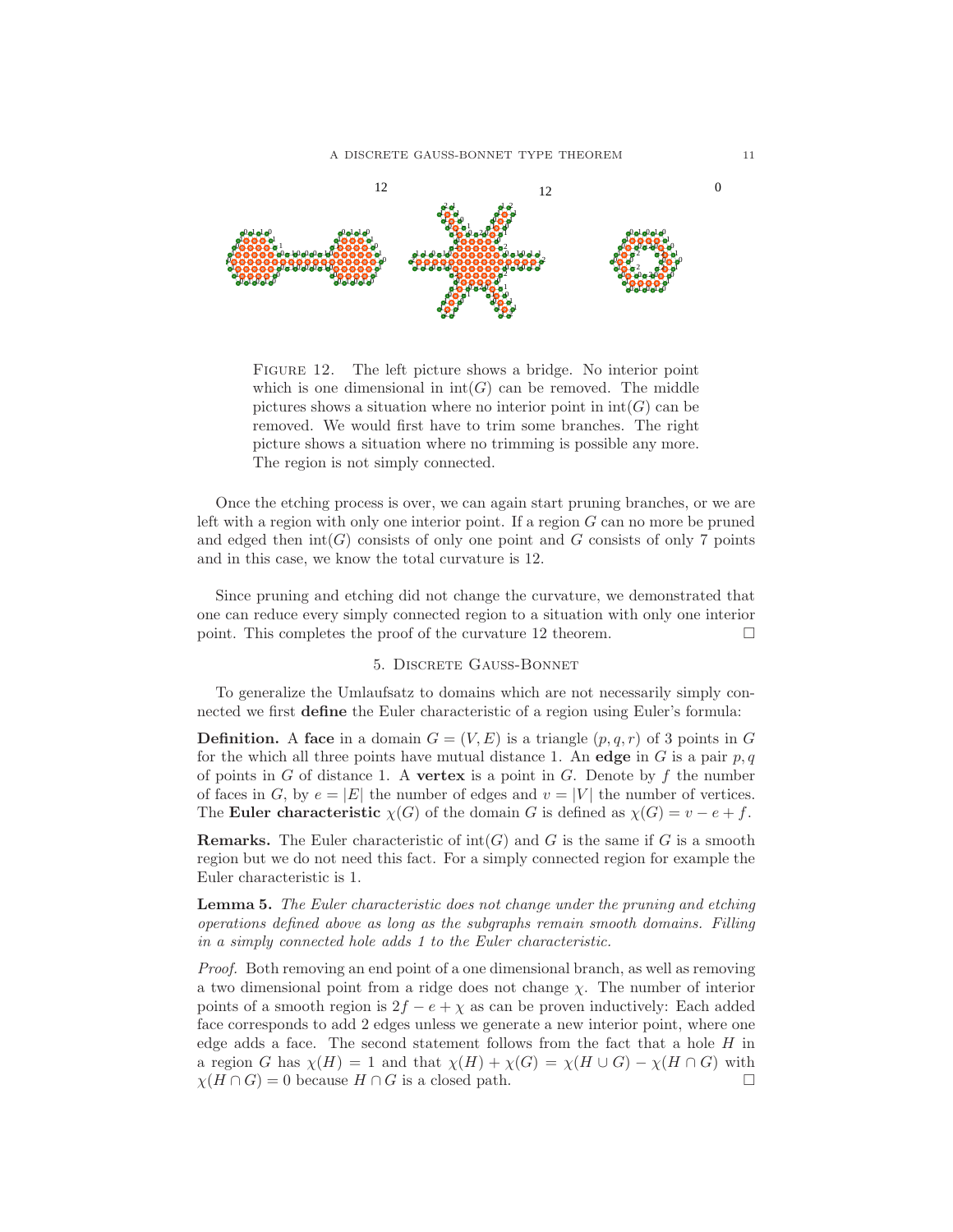OLIVER KNILL



FIGURE 13. Joining two regions changes the total curvature by 12. One can prove this by trimming both sides. The left hand side trims down to a disconnected domain consisting of two discs of radius 1, the right hand side will end up with a disc of radius 1.

**Theorem 6** (Discrete Gauss-Bonnet theorem). If G is a finite smooth domain  $G$ with boundary C, then

$$
\sum_{p \in C} K(p) = 12\chi(G) .
$$

We could use the same pruning-etching technique as before. However, pruning and etching can lead to final situations which have no end points like a ring. Instead of classifying all these final situations, it is easier to reduce the general situation to a simply connected situation. There are two ways to change the topology: we can either build bridges between different connected components or we can fill holes to make the region simply connected. Merging different unconnected components works as long as their complement are smooth, both the Euler characteristic as well as the total curvature add up.

We can assume the region to be connected, because both the curvature as well as the Euler characteristic are additive with respect to adding disjoint domains as long as the complement is a domain. To illustrate this more, we can join two separated regions along with a one dimensional bridge. The curvature drops by 12, the number of connected components drops by 1. See Figure 13.

**Definition.** A hole  $W$  of  $G$  is a bounded simply connected smooth region such that the interior  $int(W)$  is a connected component of the complement  $G'$  of G and the interior  $int(G)$  is a subset of the complement of W. Holes are assumed to be simply connected since otherwise  $G$  would be disconnected in which case the discussion can be delegated to each connected component of G. By definition, the hole W and the region G share a common one dimensional boundary.

By Theorem 2, the hole has total curvature 12. A key observation is that the point-wise curvatures at the inner boundary of G enclosing the hole are just the negative of the corresponding point-wise curvatures of the hole. Figure 14 illustrates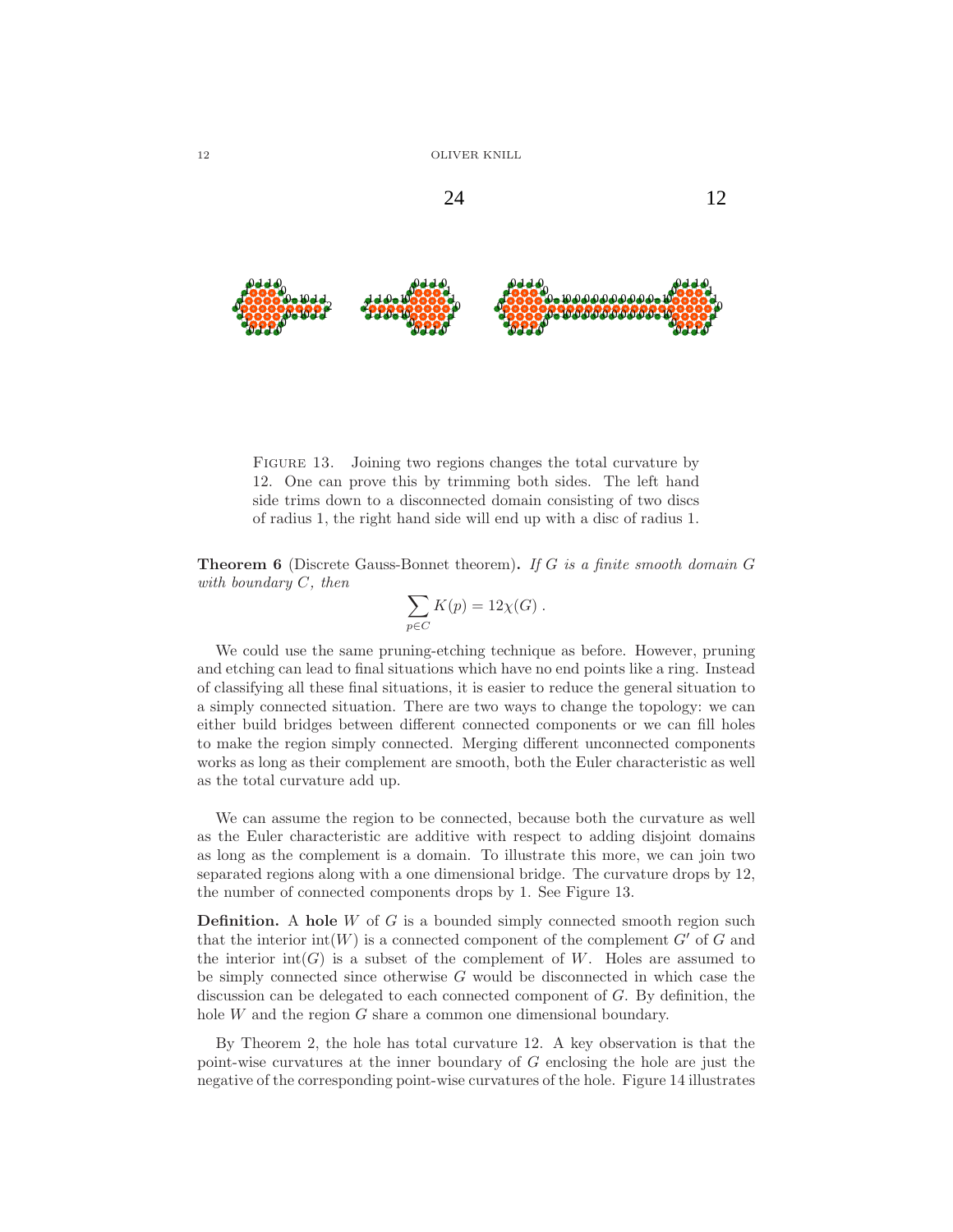

FIGURE 14. Filling a simply connected hole in a larger region adds to the curvature exactly the same amount than the total curvature of the hole. The point-wise curvatures of the removed inside region matches the curvatures of the inner outside region. Filling a hole increases the curvature by 12 and the Euler characteristic by 1.



FIGURE 15. When cutting a ring, the curvature changes from 0 to 12. Only the last region is a smooth region. The second last is a region but not smooth because the complement is not a region.

this. This follows almost from the definition of curvature and the fact that the circles  $|S_1(p) \cap W| + |S_1(p) \cap G| = 6$  and  $|S_2(p) \cap W| + |S_2(p) \cap G| = 12$  so that  $K_W(p) + K_G(p) = 0$ . Alternatively, we could also cut rings, as Figure 15 illustrates.

### 6. Compact flat graphs

If we introduce identifications in the hexagonal background graph  $X$ , the topology of the background space changes. Identifying points along two parallel lines for example produces a flat cylinder. With a triangular tiling, we can tessellate a torus. Because there is no boundary now, the sum of the curvatures is zero, which is the Euler characteristic. There are many different non-isometric graphs which lead to such twisted tori. As graphs they can be different even if the number of faces, edges and vertices are the same.

The notion of regular domain can be carried over to subsets of such a twisted background torus X. We assume that it is large enough so that  $S_2(p)$  is a circle at every point. We still have:

**Theorem 7.** If G is a domain in a twisted torus X, then  $\sum_{p \in \delta G} K(p) = 12\chi(G)$ .

Proof. If the region is simply connected, the same proof as before applies: the domain can be trimmed down to a point. If  $G$  is equal to the background torus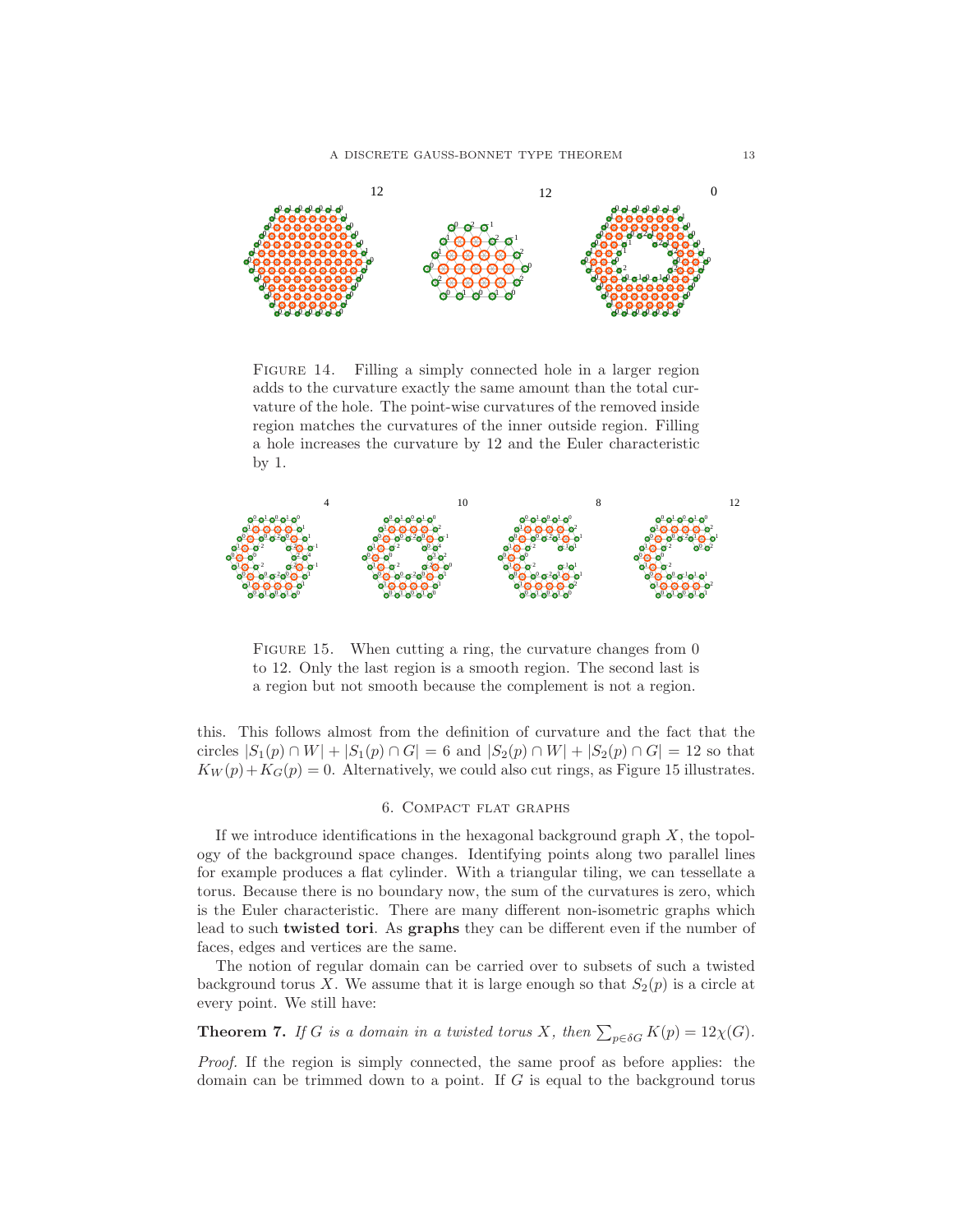

FIGURE 16. The left picture shows a twisted flat torus  $X$  where opposite sides of a rectangular domain in a hexagonal lattice are identified and the total curvature is zero. On the right, the interior of a region  $G$  in  $X$  is shown. It has two connected components. One is simply connected with Euler characteristic 1. The closed loop has Euler characteristic 0.

X itself, the formula holds also because there is no boundary and the Euler characteristic is 0. Removing a simply connected component of G reduces the Euler characteristic by 1. Filling a hole adds 1 to the Euler characteristic. After filling up all holes, all connected components of G can be edged and trimmed to connected domains  $G_i$  for which each int $(G_i)$  is either a one dimensional closed graph winding around the torus or trimmed to a point. The Euler characteristic of a domain  $G_i$ is 0 if a trimmed down version is a closed loop or 1 if it is a point. For every connected component  $G_i$ , the Euler characteristic is therefore the same as the sum of the boundary curvatures of  $G_i$ . Summation over all components leads to the  $r$ esult.

# 7. Combinatorial curvature

In this section, we consider a more elementary Gauss-Bonnet formula. The curvature is again defined by a Puiseux discretization. Since only circles of length 1 appear in the definition, it is a first order curvature.

Definition. For a two dimensional graph with boundary, the combinatorial **Puiseux curvature** is defined as  $K_1(g) = 6 - |S_1(g)|$  for interior points and  $K_1(g) = 3 - |S_1(g)|$  for boundary points.

For this combinatorial curvature, Gauss-Bonnet is easier. For subgraphs G of the hexagonal lattice, the boundary curvature is almost trivially equal to 6 because the curvature is related to angles of the corresponding polygon: for a boundary point,  $K_1(p) \cdot \pi/3$  is the complementary interior angle at a vertex p of the polygon. Because  $\sum_{p} K_1(p) \pi/3 = 2\pi$  by the polygonal version of the Hopf Umlaufsatz, we have  $\sum_p K_1(p) = 6\chi(G)$ .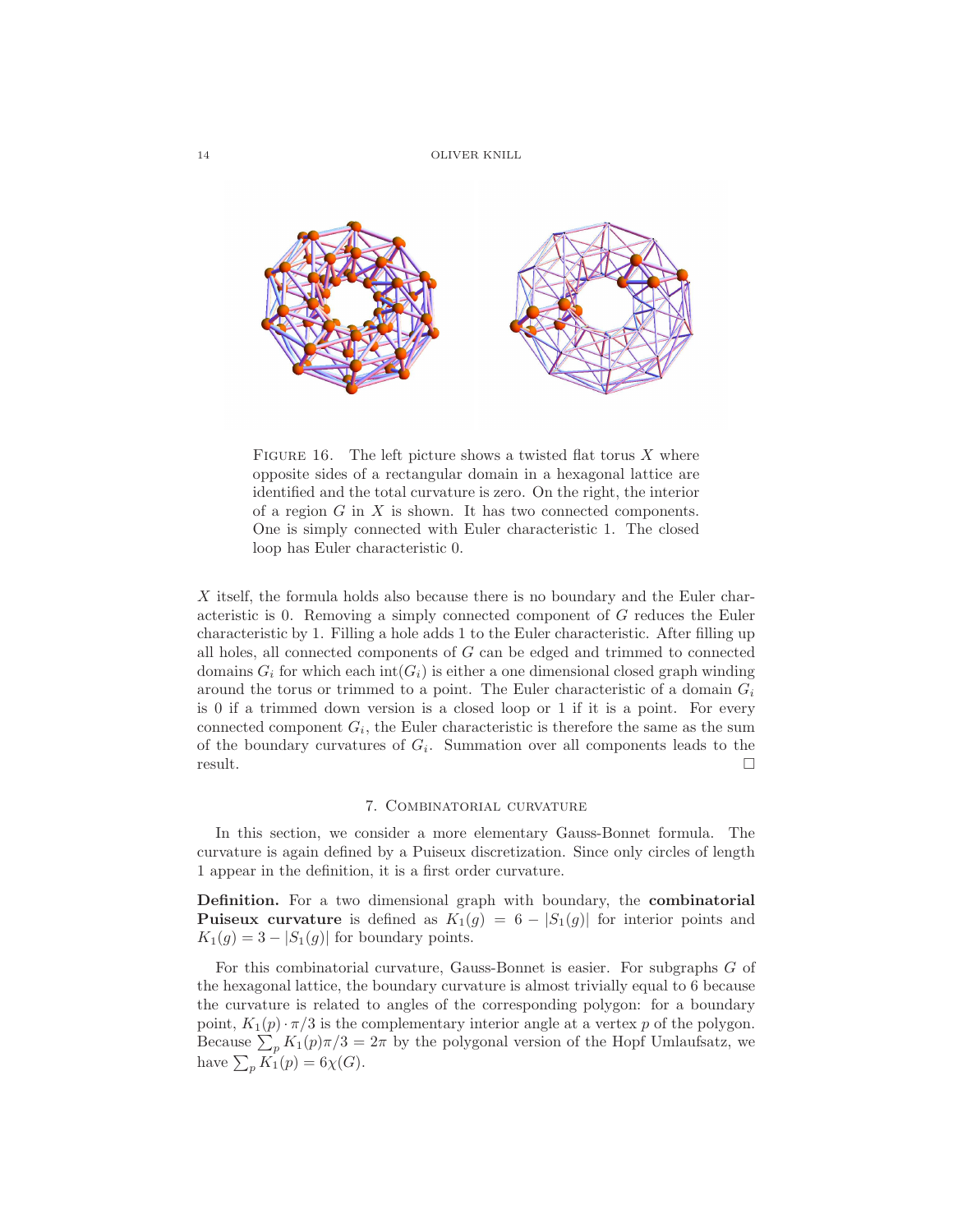It can be generalized for two dimensional graphs and more generally to two dimensional graphs with boundary. Since it is so closely related to the Euler characteristic, we should the attribute it to Euler, even so we are not aware that Euler considered  $K_1(g)$ , nor that he looked at the dimension of a graph.

**Definition.** A graph  $G$  is called a one dimensional graph without boundary if every sphere  $S_1(p)$  in G is a zero dimensional graph with 2 points. A graph G is called a one dimensional graph with boundary if every unit sphere  $S_1(p)$  is a zero dimensional graph with 1 or 2 points. A point in a two dimensional graph is an interior point if the unit sphere is a polygon, a one dimensional graph without boundary. If a two dimensional graph has only interior points it is called a two dimensional graph without boundary. A point  $p$  in a two dimensional graph is a **boundary point** if it is adjacent to an interior point and the unit sphere  $S_1(p)$ is a connected one dimensional graph with boundary. A graph is called a two dimensional graph with boundary if every point is either an interior point or a boundary point.

With these definitions, the boundary of a two dimensional graph  $G$  with boundary is a one dimensional graph without boundary. The boundary of  $G$  is made of finitely many subgraphs  $G_i = (V_i = \{g_{i1}, \ldots g_{in(i)}\}, E_i)$  with  $i = 1, \ldots, n$  of  $G = (V, E)$  which are polygons and  $n<sub>i</sub> > 3$ . The **stellated graph** H obtained by adding *n* vertices  $p_i$  and edges  $(p_i, g_{ij})_{i=1,...n, j=1...n_i}$ . The graph *H* is a two dimensional graph without boundary.

Definition. The Euler characteristic of a two dimensional graph G with boundary is defined as the Euler characteristic of the triangulated two dimensional graph H without boundary.

**Remarks.** The Euler characteristic is equal to  $v - e + f + n$  where  $v = |V|, e = |E|$ and f is the number of triangles of the original graph  $G$  and where  $n$  is the difference between the number of vertices of  $H$  and the number of vertices of  $G$ . The  $n$ polygons of the original graph can be thought of as additional faces of the old graph G.

Theorem 8 (Combinatorial Gauss-Bonnet). For every two dimensional graph with boundary,  $\sum_{g \in G} K_1(g) = 6\chi(G)$ .

Remarks. a) This result does not need the rigid requirements on the domain. The graph does not have to be part of X.

b) The result appears in a different formulation: the Princeton Companion to Mathematics [3] mentions on page 832 the formula  $\sum_{n}(6-n)f_n = 12$  for convex polyhedra, where  $f_n$  is the number *n*-hedral faces and the summation is over all face cardinalities which appear. This is an equivalent formulation but the Gauss-Bonnet character is less evident. The term polyhedron is often used in a much more restrictive way. In [2] the number  $C(g) = d(g) - 6$  is called the **charge** of the graph at the point g and  $\sum_{g} C(g) = -12$  mentioned for planar graphs. For two dimensional graphs without boundary, we have  $d(g) = |S_1(g)|$  and so  $C(g) = -K_1(g).$ 

Theorem 8 is graph theoretical. Most definitions of polyhedra assume an ambient Euclidean space or more structure on a graph. The book [5] discusses some of the struggles to define polyhedra. Since two dimensional graphs with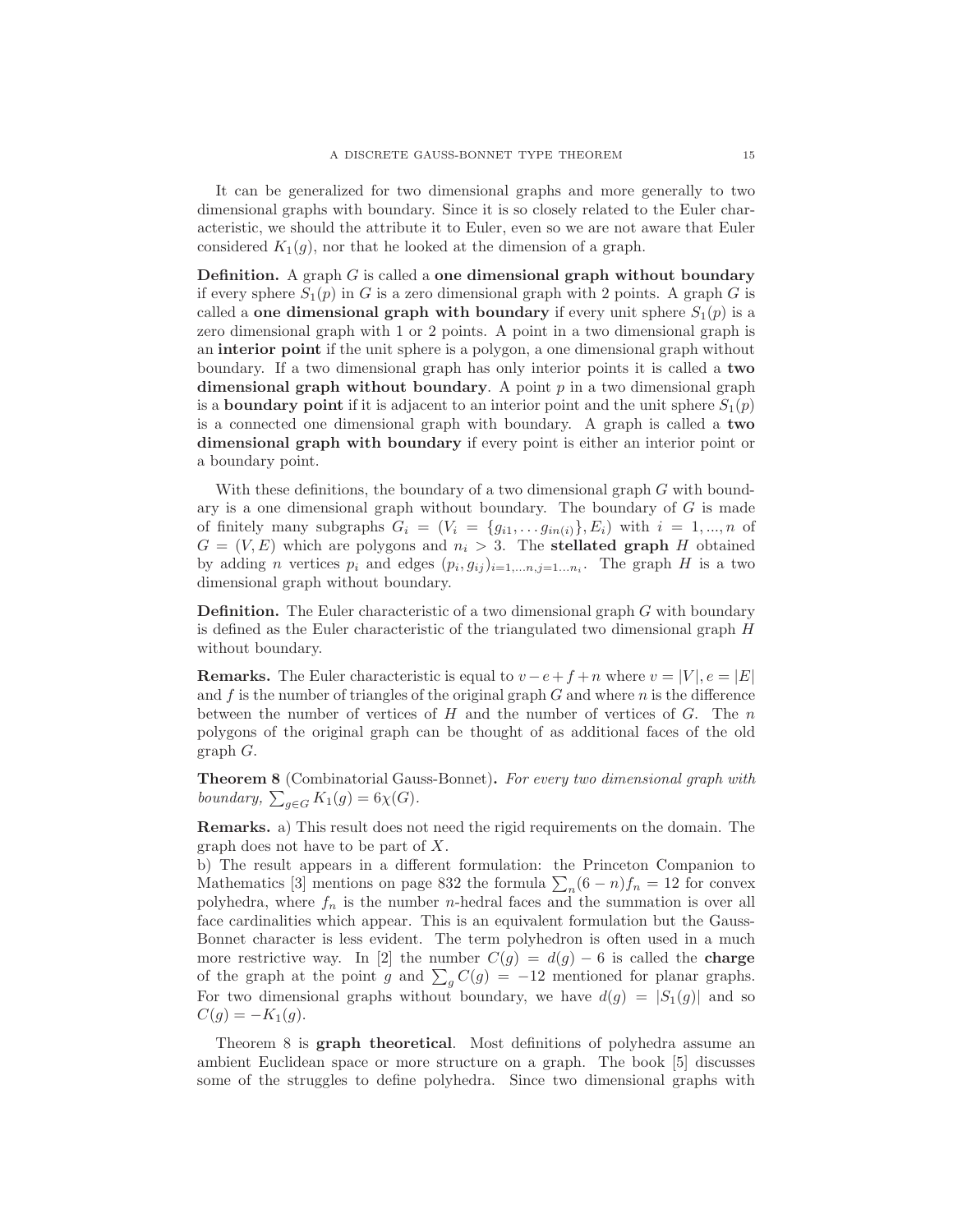16 OLIVER KNILL

boundary behave like polyhedra, one could more generally define a polyhedron as a graph in which a sequence of truncation and stellation operation produces a two dimensional graph H without boundary. All Platonic solids are polyhedra in this sense and Gauss-Bonnet holds for  $H$ . For a cube for example, which is a zero dimensional graph G in our sense, a truncation of the 8 vertices and additional stellation produces a two dimensional graph  $H$  without boundary. The stellation has produced 6 new vertices of curvature −2. The 24 other points have curvature 1. The sum over all curvatures is  $6(-2) + 24 = 12 = 6\chi(H)$ . Also for a dodecahedron, a stellation produces 12 new vertices of curvature 1, while the original vertices have curvature 0 after stellation. The octahedron and the icosahedron are already two dimensional with constant curvature 2 and 1 respectively. The tetrahedron is a three dimensional graph. It becomes a two dimensional graph  $H$  without boundary after truncating its 4 vertices and then a stellation of the 6 hexagonal boundary curves. The 12 vertices have constant curvature 1, the 6 added face vertices have curvature 0.

*Proof.* Assume first that  $G = (V, E)$  is a two dimensional graph without boundary. Every unit sphere  $S_1(p)$  in G is then a polygon. The number of faces f and the number of edges  $e$  for the entire graph are then related by the **dimensionality** formula

$$
3f=2e.
$$

Additionally, for any graph without self loops and without multiple edges, we have the edge formula

$$
\sum_{g \in V} |S_1(g)| = 2e.
$$

The definition of the Euler characteristic combined with these two formulas gives

$$
6\chi(G) = 6f - 6e + 6v = -2e + 6v
$$
  
= 
$$
-(\sum_{g \in G} |S_1(g)|) + 6v = -\sum_{g \in G} (|S_1(g)| - 6) = \sum_{g \in G} K_1(g).
$$

The case of a graph G with boundary can be reduced to the boundary-less case: the boundary of G is a union of n closed cycles  $G_i$ . For each of them we add an other point  $P_i$  and add  $n_i = |G_i|$  edge connections from each of the cycle boundary points of  $G_i$  to  $P_i$ . This produces a stellated graph H without boundary and which contains G as a subgraph. The formula without boundary shows that  $6\chi(H)$  is the sum of curvatures of the original interior points and the sum of the curvatures of the boundary points as well as the sum of the curvatures  $K_1(P_i) = 6 - n_i$  to each newly added point  $P_i$ :

$$
6\chi(H) = \sum_{g \in \text{int}(G)} K(g) + \sum_{g \in \delta G} K_H(g) + \sum_{i=1}^n (6 - n_i) .
$$

Since we have added *n* vertices,  $|\delta G|$  edges and  $|\delta G|$  faces so that

(1) 
$$
\chi(H) = \chi(G) + n - |\delta G| + |\delta G| = \chi(G) + n.
$$

The boundary points g satisfy  $K_H(g) = 6 - |S_1(g)| - 2$  and  $K_G(g) = 3 - |S_1(g)|$ so that  $K_H(g) - K_G(g) = 1$ . In the stellated graph H each boundary point g has become an interior points for which the curvature  $K_h(g)$  is by 1 larger than the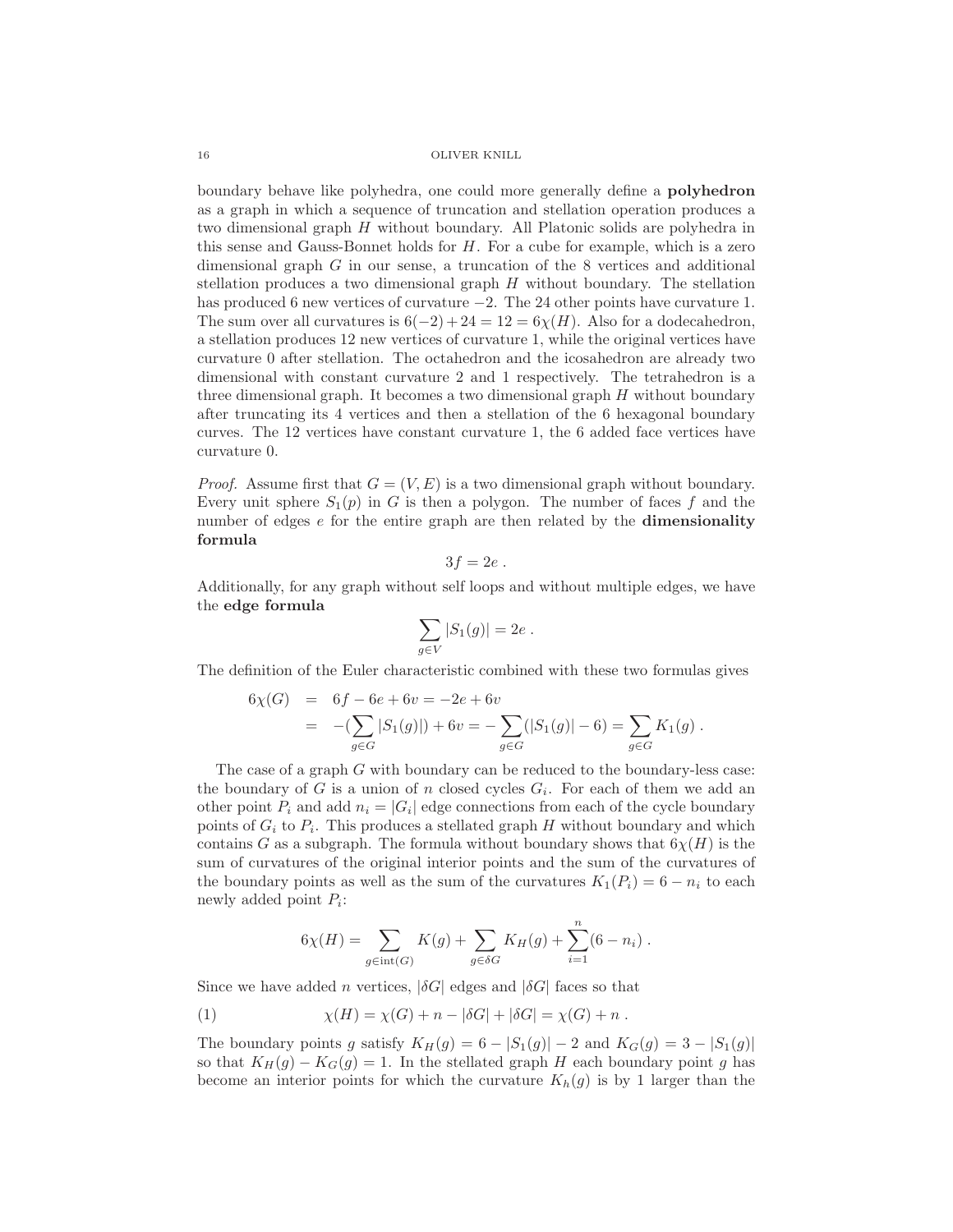

FIGURE 17. The left picture shows a two dimensional graph  $G$ with 12 points of curvature -4 and 30 points of curvature 2 leading to a total curvature of 12. To the right, we see a graph  $H$  with boundary obtained by removing all vertices of curvature -4 and their connections. Each of the 120 boundary points which are now present has curvature  $-1 = 3 - |S_1|$ . The total curvature of H is  $30 \cdot 2 - 120 = -60$  matching  $6\chi(H)$  since  $\chi(H) = 2 - 12 = -10$ .

curvature  $K_G(g)$  as a boundary point. From the previous boundary less case, we get

$$
6\chi(H) = \sum_{g \in H} K_H(g)
$$
  
= 
$$
\sum_{g \in int(G)} K_G(g) + \sum_{i=1}^n \sum_{g \in G_i} (K_G(g) + 1) + \sum_{i=1}^n (6 - n_i)
$$
  
= 
$$
\sum_{g \in G} K(g) + 6n.
$$

Combining this with formula (1) gives

$$
6\chi(G) = 6\chi(H) - 6n = \sum_{g \in G} K(g) + 6n - 6n = \sum_{g \in G} K(g) .
$$

#### 8. About higher order curvatures

The curvature definition  $K$  is motivated by the notion of **Jacobi fields** [1]. While smoothness requirements are necessary for the more sophisticated second order Gauss-Bonnet formula, the metric Gauss-Bonnet formula stated in Theorem 8 holds for any polyhedron with triangular faces. For example, every finite triangularization of a two dimensional compact manifold works. The curvature  $K = 2|S_1| - |S_2|$  more differential geometric because the **Gauss-Jacobi equations**  $f'' = -Kf$  in differential geometry require the second differences of a Jacobi field f.